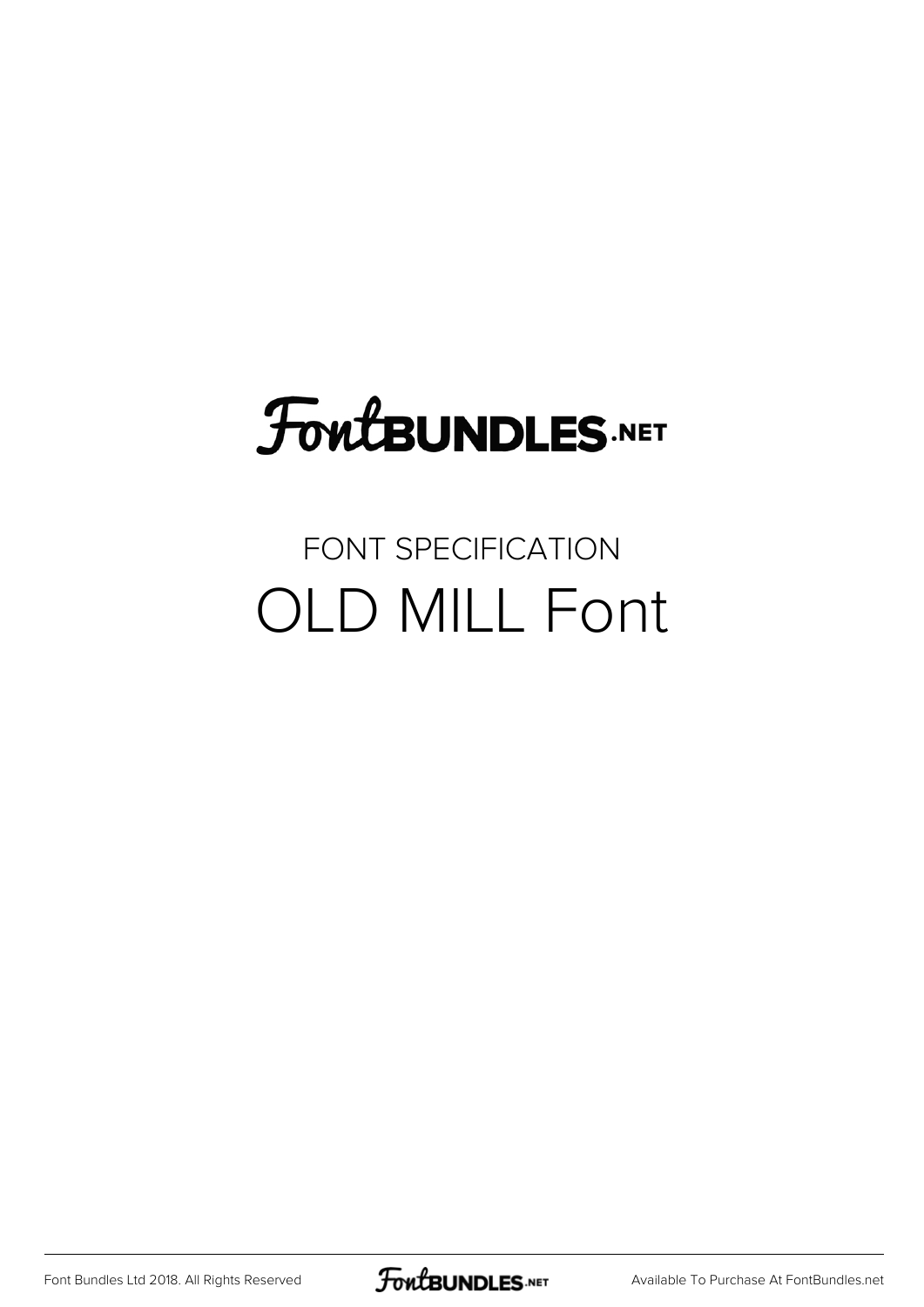#### **OLDMILL - Bold**

**Uppercase Characters** 

# ARCDEFGHISKLMNOP QRSTUVWX47

Lowercase Characters

## N N N N N N N N N N N N N N N N N MMMMMMM

Numbers

### $01ZJ4S57H9$

**Punctuation and Symbols** 



All Other Glyphs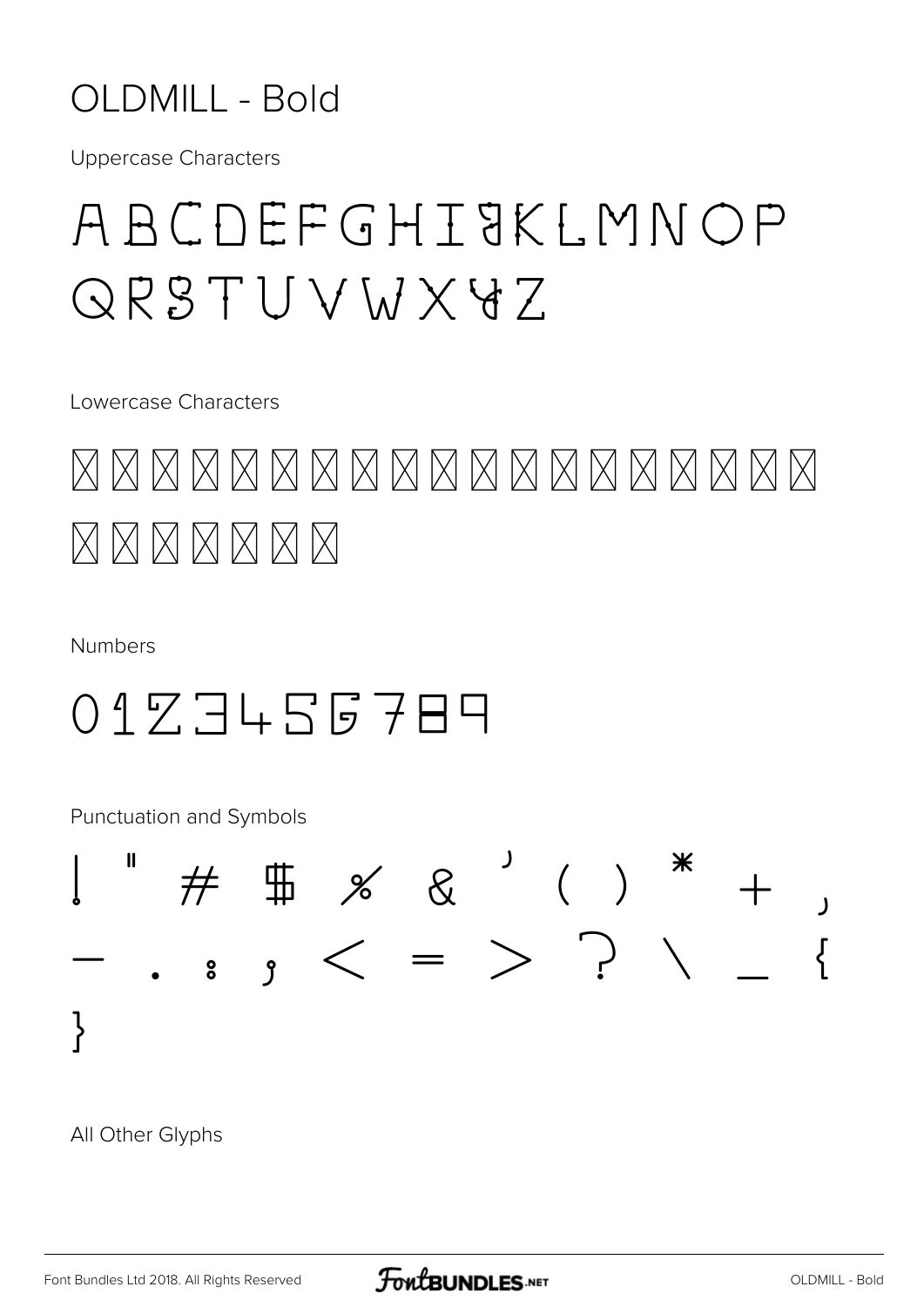# AAAAAAACEE EIIIINOO F OOOOUUUU  $\forall$  $\mathbf{J}$  $\overline{\phantom{a}}$  $\mathbf{I}$  $\mathbf{I}$ A R E F G H I J K L  $\bigcap$ MNOPQTUVW  $X$   $Y$   $Z$   $Q$   $Q$   $R$  ( )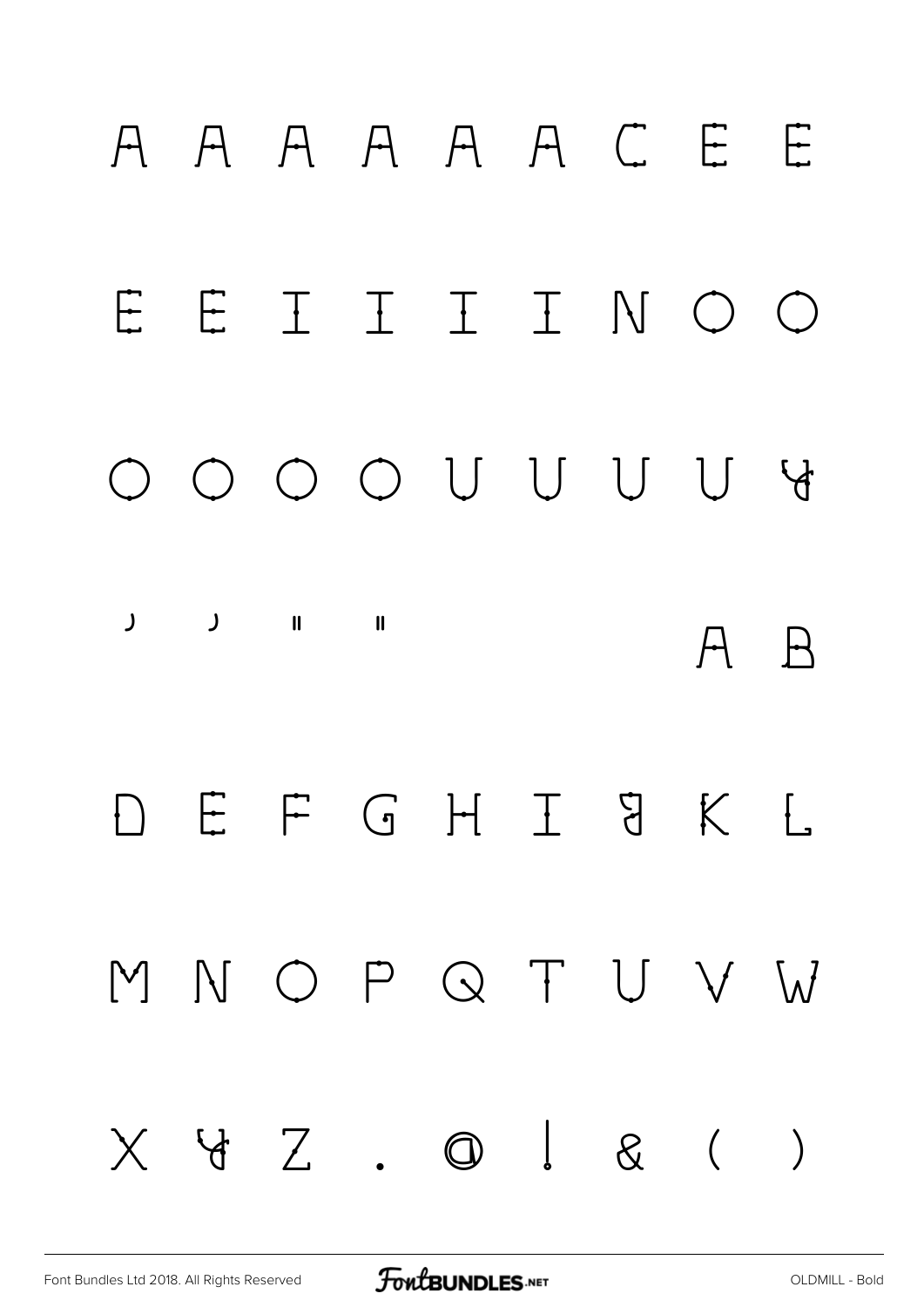

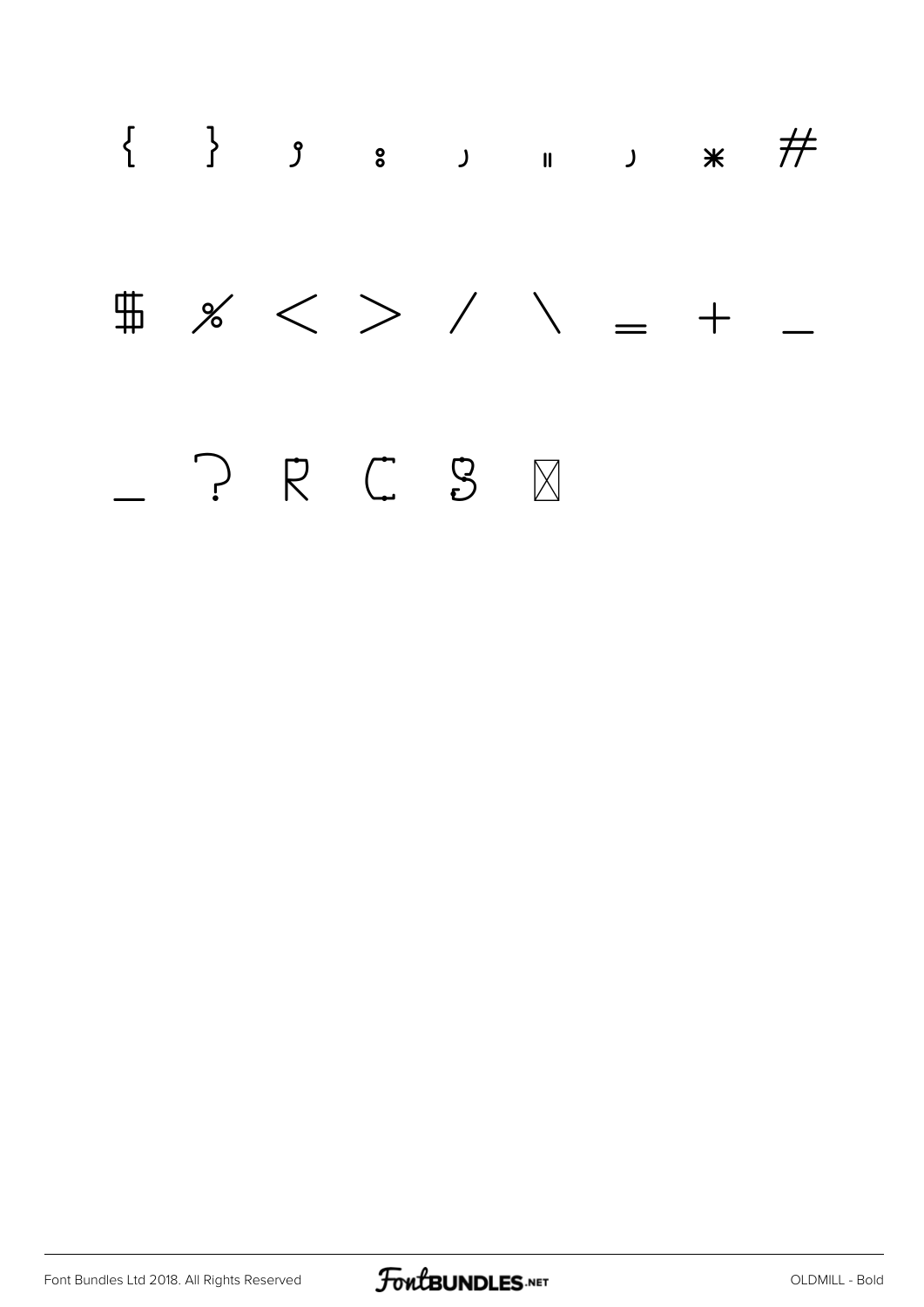#### **OLDMILL SHARP - Regular**

**Uppercase Characters** 

## ARCDEFGHT9KLMNOP  $QRSTUVAX47$

Lowercase Characters

### MMMMMMM

Numbers

 $01274557777$ 

Punctuation and Symbols



All Other Glyphs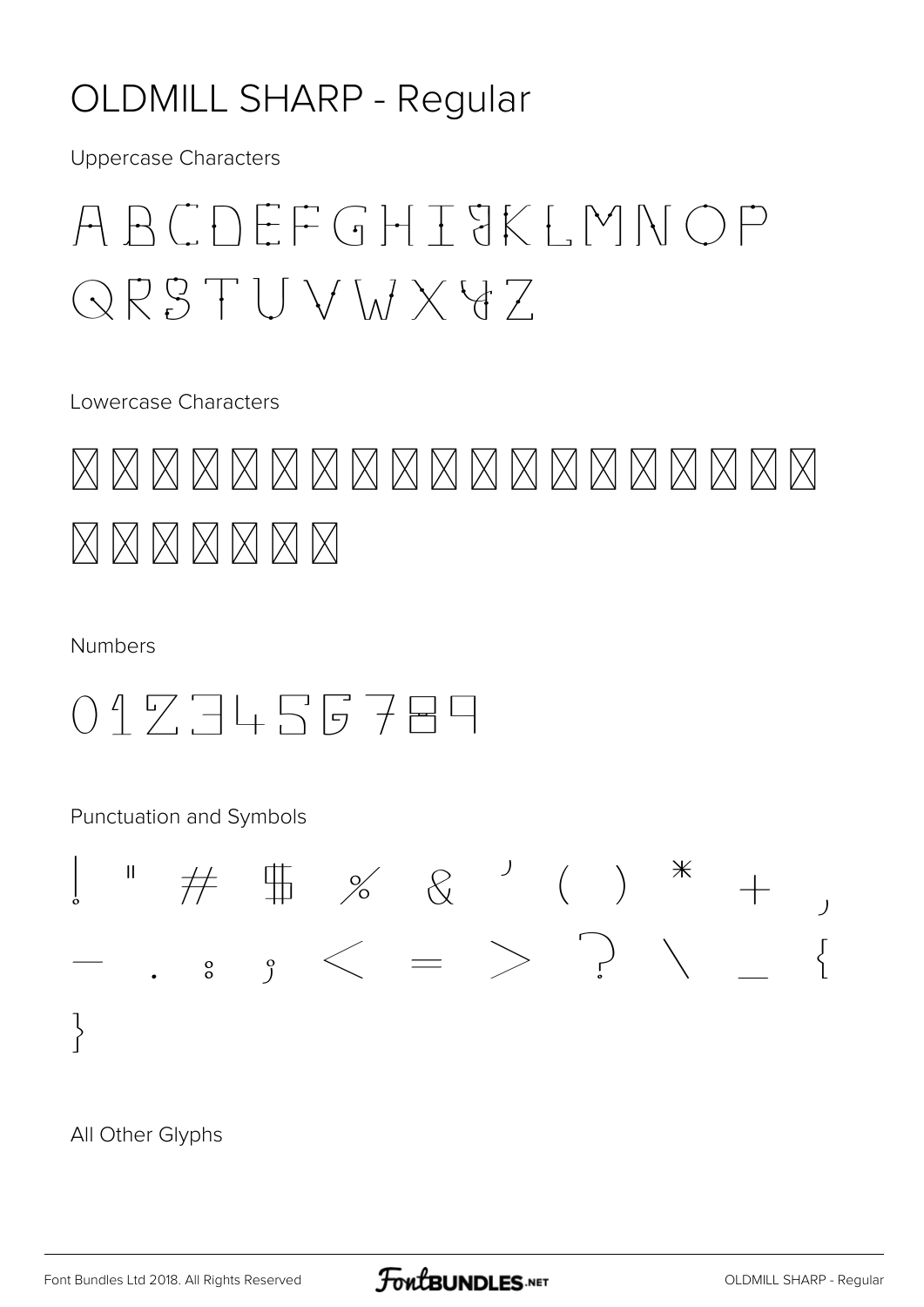

**FoutBUNDLES**.NET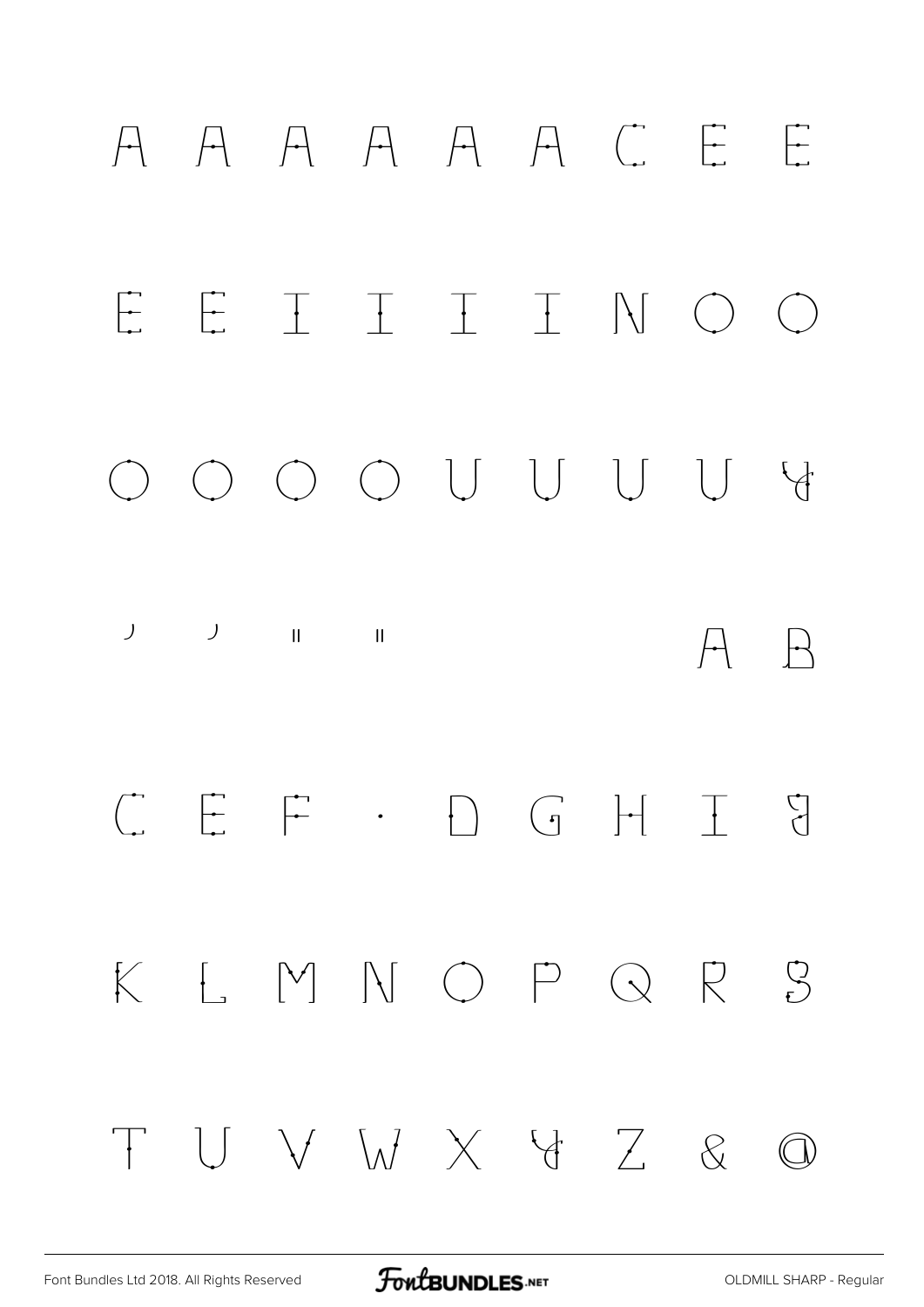

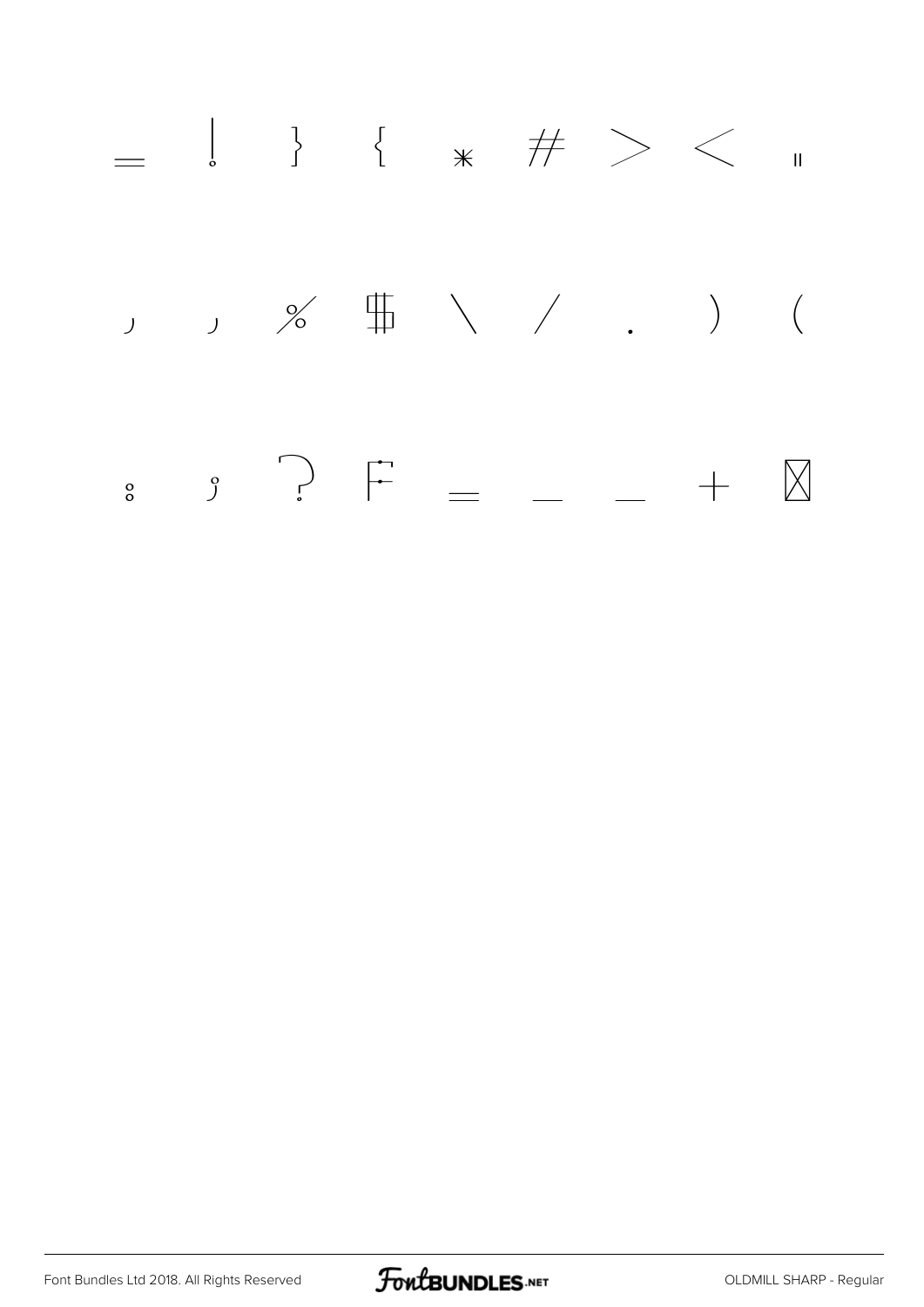#### **OLDMILL - Regular**

**Uppercase Characters** 

# ARCDEFGHT9KLMNOP QRSTUVWXYZ

Lowercase Characters

## N N N N N N N N N N N N N N N N N MMMMMMM

Numbers

 $017.7455789$ 

**Punctuation and Symbols** 



All Other Glyphs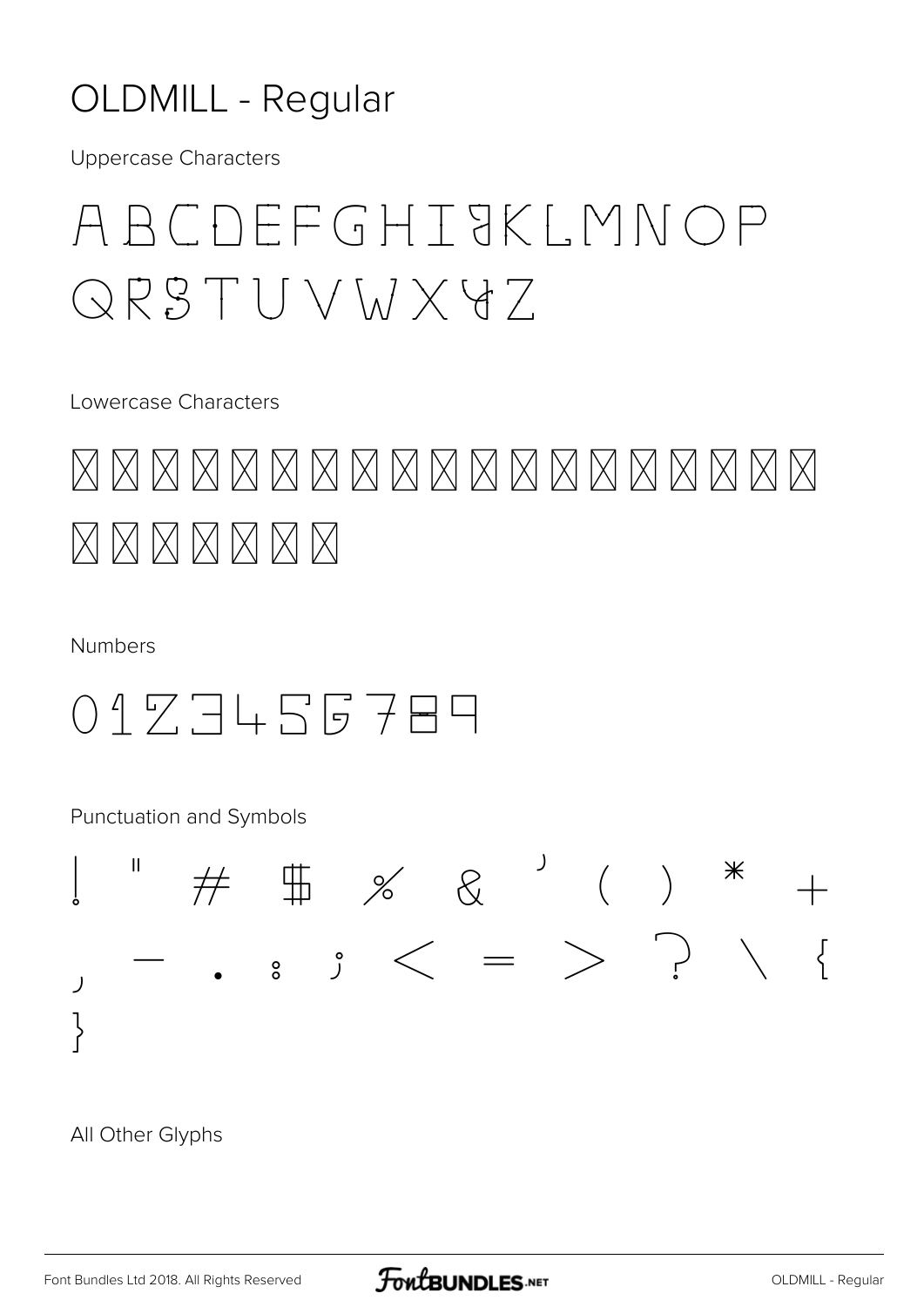### AAAAAAACEE IIIINO  $\Box$  $\bigcirc$  $\Box$  $\bigcirc$ OOOUUUU  $\forall$  $\overline{\mathcal{L}}$  $\overline{\phantom{a}}$  $\blacksquare$  $\mathbf{I}$  $\bigwedge$  $\overline{R}$ EFGHI TKL  $\begin{array}{c} \begin{array}{c} \end{array} \end{array}$ MNOPQRTUV W X Y Z D A A Q